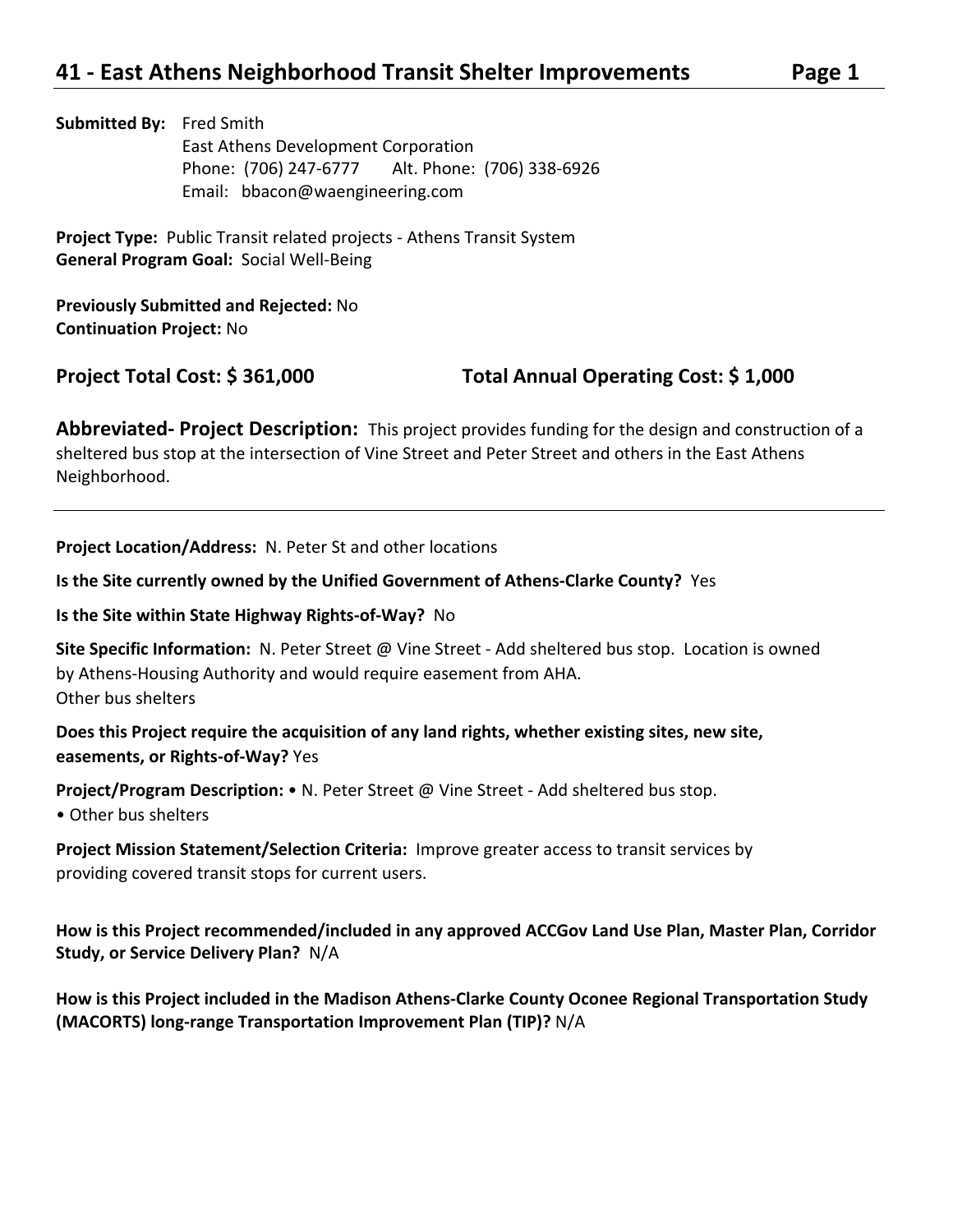## **PROJECT JUSTIFICATION**

**How will the Project meet one or more of the Selection Criteria?**

**Promotes the Goal of improving Equitability of capital improvements throughout the Community:**  The proposed improvements are located in the East Athens Neighborhood, a traditional underserved area of town.

**Protects the community's existing Transportation Infrastructure Investments:** The proposed project encourages alternative modes of transportation, thereby reducing vehicular wear and congestion on existing streets.

**Reduces Pavement Maintenance deficit:** The proposed project encourages alternative modes of transportation, thereby reducing vehicular wear on existing streets.

**Promotes the Upgrade and Continued Use of Alternative Transportation Facilities:** The proposed project directly promotes improved bus shelters there by encouraging ridership and use of alternative modes of transportation.

**Promotes increased access to existing public facilities:** The proposed project encourages improvement of existing bus shelters adjacent to existing public facilities, thereby providing greater access to these public facilities, including, but not limited to the East Athens Community Center and other public facilities.

**Promotes increased usage of the Transit System, including improving Pedestrian access to Transit Facilities:** The proposed project directly promotes improvements to existing bus stops, thereby increasing ridership by providing shelter during hot or inclement weather.

**Increases capital for Transit Services or expands the Transit System:** The proposed project directly increases capital improvements for transit service.

**Maintains or Improves Air Quality:** The proposed project encourages ridership thereby reducing vehicular trips and CO2 emissions.

**Reduces vehicle miles traveled and traffic congestion:** The proposed project encourages ridership thereby reducing vehicular trips.

**Reduces time spent traveling in vehicles:** The proposed project encourages ridership thereby reducing vehicular trips.

**Continues TSPLOST 2018 Corridor Improvements or transportation related safety improvements:**  The proposed project supports improved bus shelters along the Lexington Road Corridor.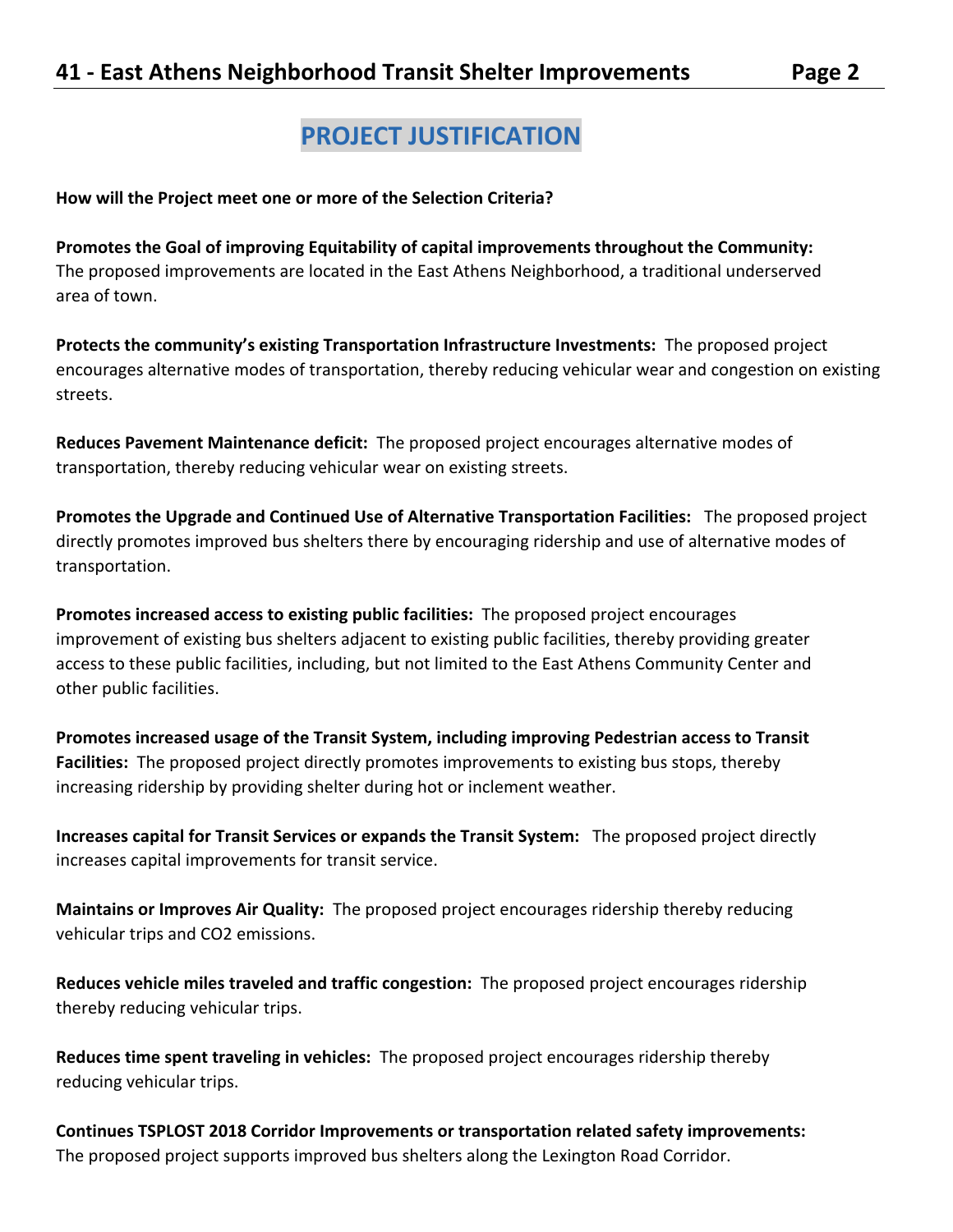**Promotes Health and Safety:** The proposed project encourages greater walkability and alternative modes of transportation, thereby creating greater opportunities for active commute.

**Continues Sidewalk & Multi-Use Trail construction:** The proposed project provides connectivity between sidewalks and transit stops.

# **Triple Bottom Line Impacts**

**Positive Benefits for the Economic Prosperity of Athens-Clarke County:** These projects provide improved and safer access to educational, recreational, and health services for an underserved area of the community there by promoting improved economic opportunities for the citizens served by these improvements.

**Detrimental Impacts to the Economic Prosperity of Athens-Clarke County:** None

**Positive Benefits for the Social Well-Being of our Residents and visitors:** These projects provide improved and safer access to educational, recreational, and health services for an underserved area of the community there by promoting improved economic opportunities for the citizens served by these improvements.

**Detrimental Impacts for the Social Well-Being of our Residents and visitors:** None

**Positive Impacts on the Environment:** These projects provide greater access to transit and alternative modes of transportation, thereby reducing vehicular traffic and CO2 emissions.

**Detrimental Impacts on the Environment:** None

**Positive/Negative Impacts on ACCGov Departments, Agencies, or other Organizations, if not covered in one of the above questions:** These projects promote the use of TSPLOST funds to reduce capital expenditures for Transit.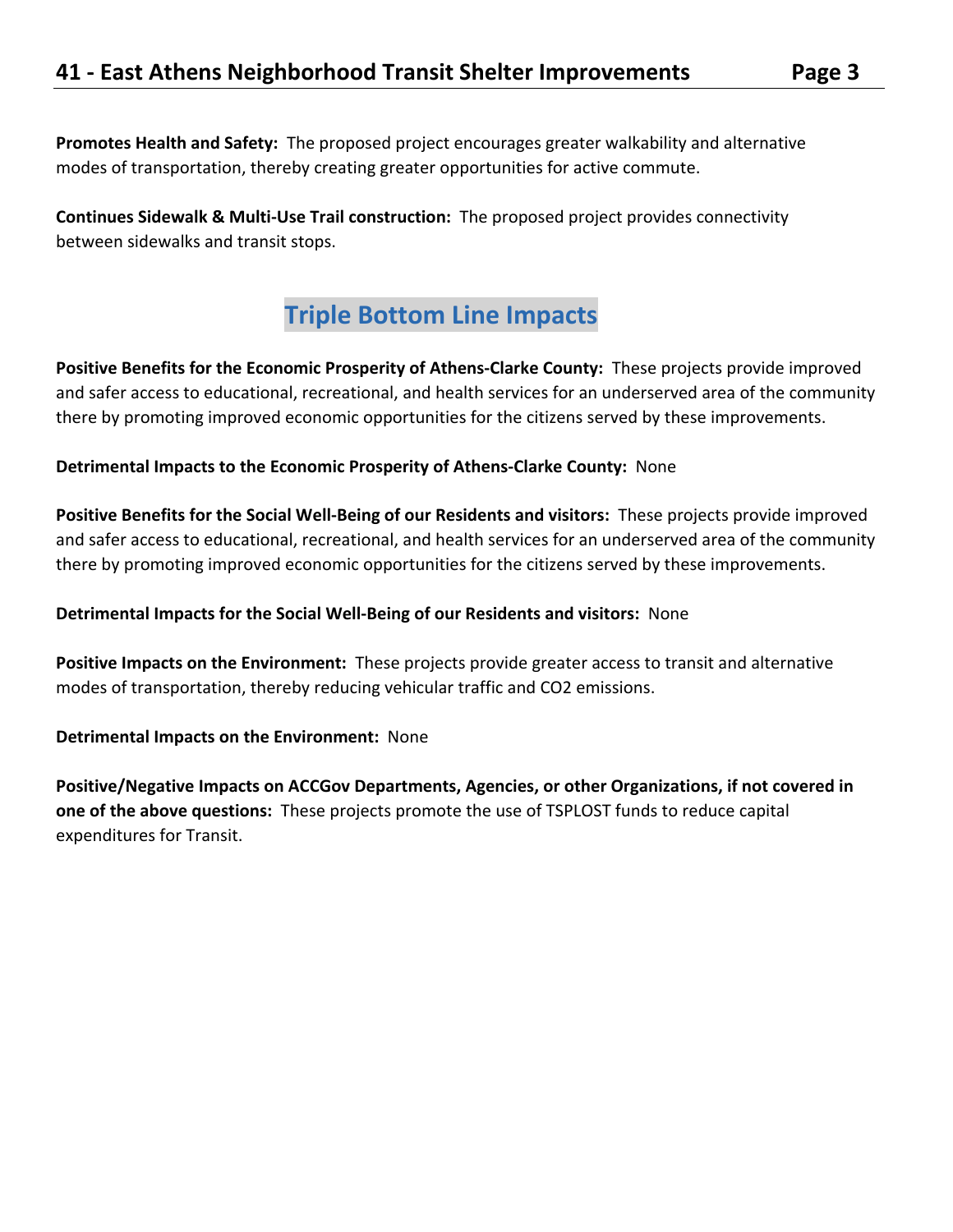# **Project Costs**

## **Detailed project capital budget costs (to be funded from TSPLOST 2023 only):**

| <b>Project Costs (round to thousand)</b>                                                                                                                       | <b>Amount</b> |
|----------------------------------------------------------------------------------------------------------------------------------------------------------------|---------------|
| Land Acquisition / ROW / Easement:<br>1.                                                                                                                       | \$<br>50,000  |
| 2.<br>Design Fees: (Min.12% of New Const.; 14% of reno,; 16% for LEED proj.)                                                                                   | \$<br>24,000  |
| 3.<br>Miscellaneous Fees: (Min.<br>Minimum of 3% of Construction Costs - used for permitting, etc. Utilize<br>minimum of 10% if land acquisition if necessary. | \$<br>6,000   |
| Construction:<br>4.                                                                                                                                            | \$<br>200,000 |
| Construction Contingency: (10% of the Construction line item)<br>5.                                                                                            | \$<br>20,000  |
| <b>Acquisition of Capital Equipment</b><br>6.                                                                                                                  | \$            |
| Testing:<br>7.                                                                                                                                                 | \$<br>6,000   |
| Project Management: (4% of the total budget line items above)<br>8.                                                                                            | \$<br>13,000  |
| 9.<br>Project Contingency: (10% of the total budget line items above)                                                                                          | \$<br>32,000  |
| 10. Public Art: Calculated at 1% of the Construction line item.                                                                                                | \$<br>2,000   |
| 11. Other 1:                                                                                                                                                   | \$            |
| 12. Other 2:                                                                                                                                                   | \$            |
| <b>Project Subtotal:</b>                                                                                                                                       | \$<br>353,000 |
| 14. Program Management (2% of Project Subtotal):                                                                                                               | \$<br>8,000   |
| <b>TSPLOST 2023 Project Total:</b>                                                                                                                             | \$<br>361,000 |

### **Attachments:**

[Attachment 1 -](https://s3.amazonaws.com/files.formstack.com/uploads/4416721/111256937/847389501/111256937_2021.08.14-east_athens_neighborhood_bus_shelters_cost.pdf) Cost Estimate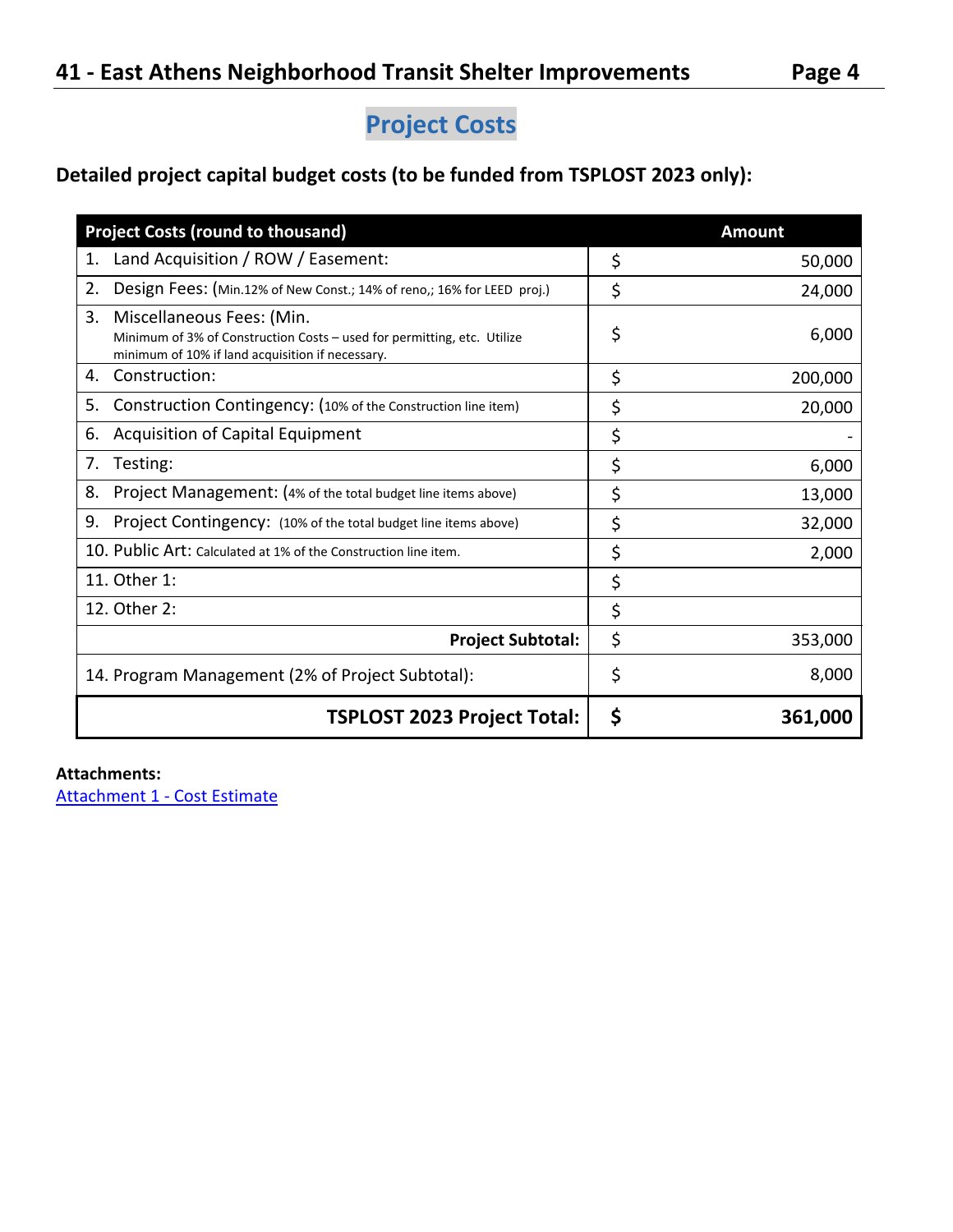# **Operating Cost**

### **Total Annual Net Operating Costs when Project is complete:**

*Only identify additional or net operating costs to be paid by ACCGov as a result of this Project. Identify the additional or net costs needed, above ACCGov's current operating budget, to operate the requested project; as well as any additional Project related revenues that would be generated. Provide budget costs for each identified category below.* 

| <b>Operating Costs (round to thousand)</b>   | <b>Estimated Impact for Annual</b><br><b>Operating Expenditures</b> |
|----------------------------------------------|---------------------------------------------------------------------|
| <b>TOTAL PROJECTED REVENUES FROM PROJECT</b> |                                                                     |
|                                              |                                                                     |
| <b>PROJECTED EXPENDITURES</b>                |                                                                     |
| 1. Personnel Costs: from Appendix A          |                                                                     |
| 2. Annual Utilities:                         |                                                                     |
| <b>Natural Gas:</b><br>$\bullet$             |                                                                     |
| Electrical:<br>$\bullet$                     |                                                                     |
| Water:<br>$\bullet$                          |                                                                     |
| Sewer:<br>$\bullet$                          |                                                                     |
| Phone:<br>$\bullet$                          |                                                                     |
| <b>Solid Waste Collection:</b><br>$\bullet$  |                                                                     |
| Other:<br>$\bullet$                          |                                                                     |
| 3. Operating Supplies:                       |                                                                     |
| 4. Equipment Maintenance:                    |                                                                     |
| 5. Facility Maintenance:                     |                                                                     |
| 6. Other: Public Art Maintenance minimum     | 1,000                                                               |
| 7. Other:                                    |                                                                     |
| 8. Other:                                    |                                                                     |
| <b>TOTAL EXPENDITURES</b>                    |                                                                     |
| <b>NET OPERATING COSTS OF PROJECT:</b>       | \$1,000                                                             |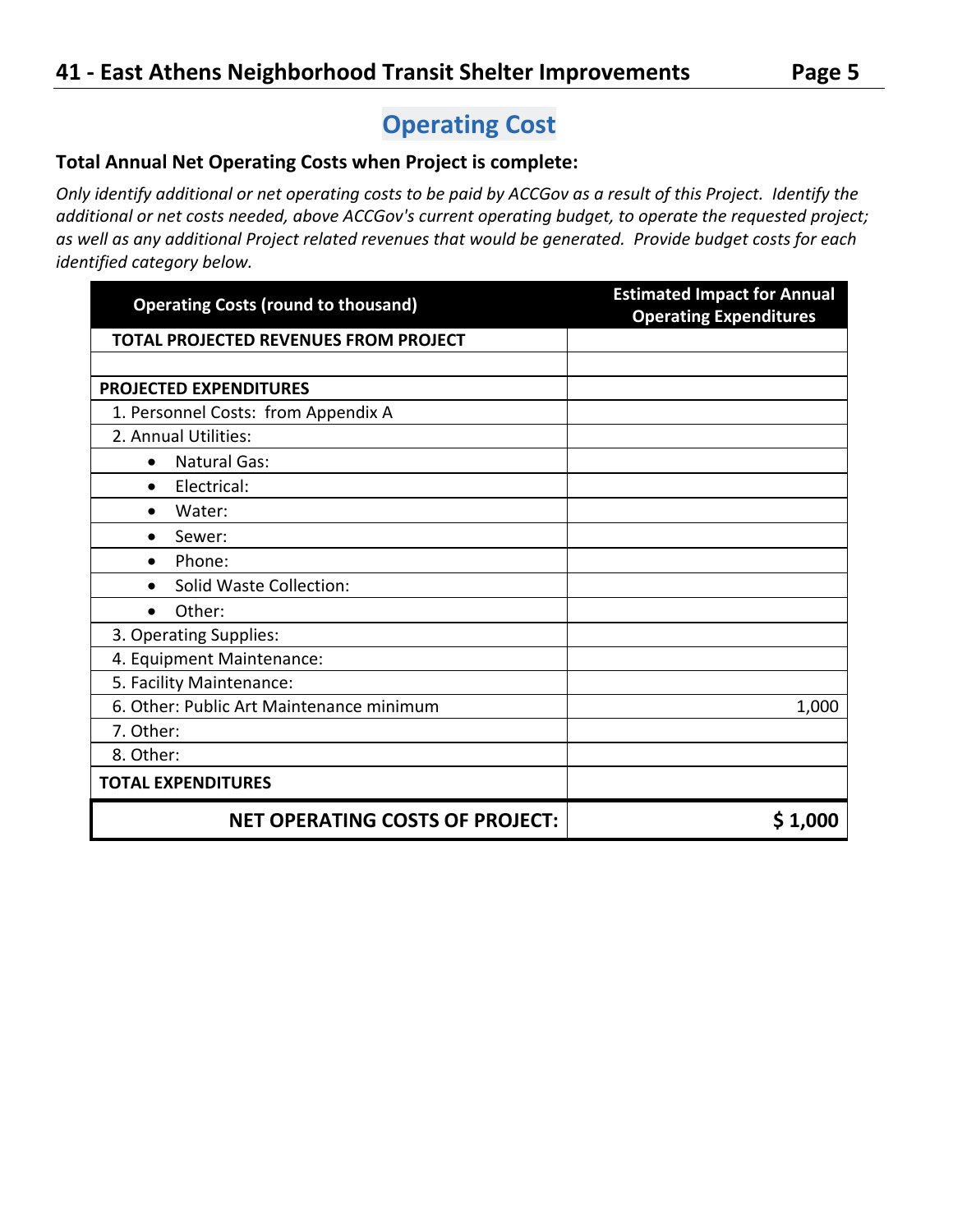## **Site Criteria and Standards**

**Current Property Owner (if applicable):** Various

**Minimum acreage necessary for Project**. 0.25 acres

**Topography:** flat

**Estimated cost per acre:** \$20000

# **Location/Accessibility**

**Define location relative to the Project's service area that best meets the Goals and Selection Criteria.**  accessible

**If necessary to meet the Goals and Selection Criteria, describe what types of vehicular access will be required.**

accessible

**If necessary to meet the Goals and Selection Criteria, describe what types of pedestrian access will be required.**  accessible

**If necessary to meet the Goals and Selection Criteria, describe what types of Bicycle access will be required.**

accessible